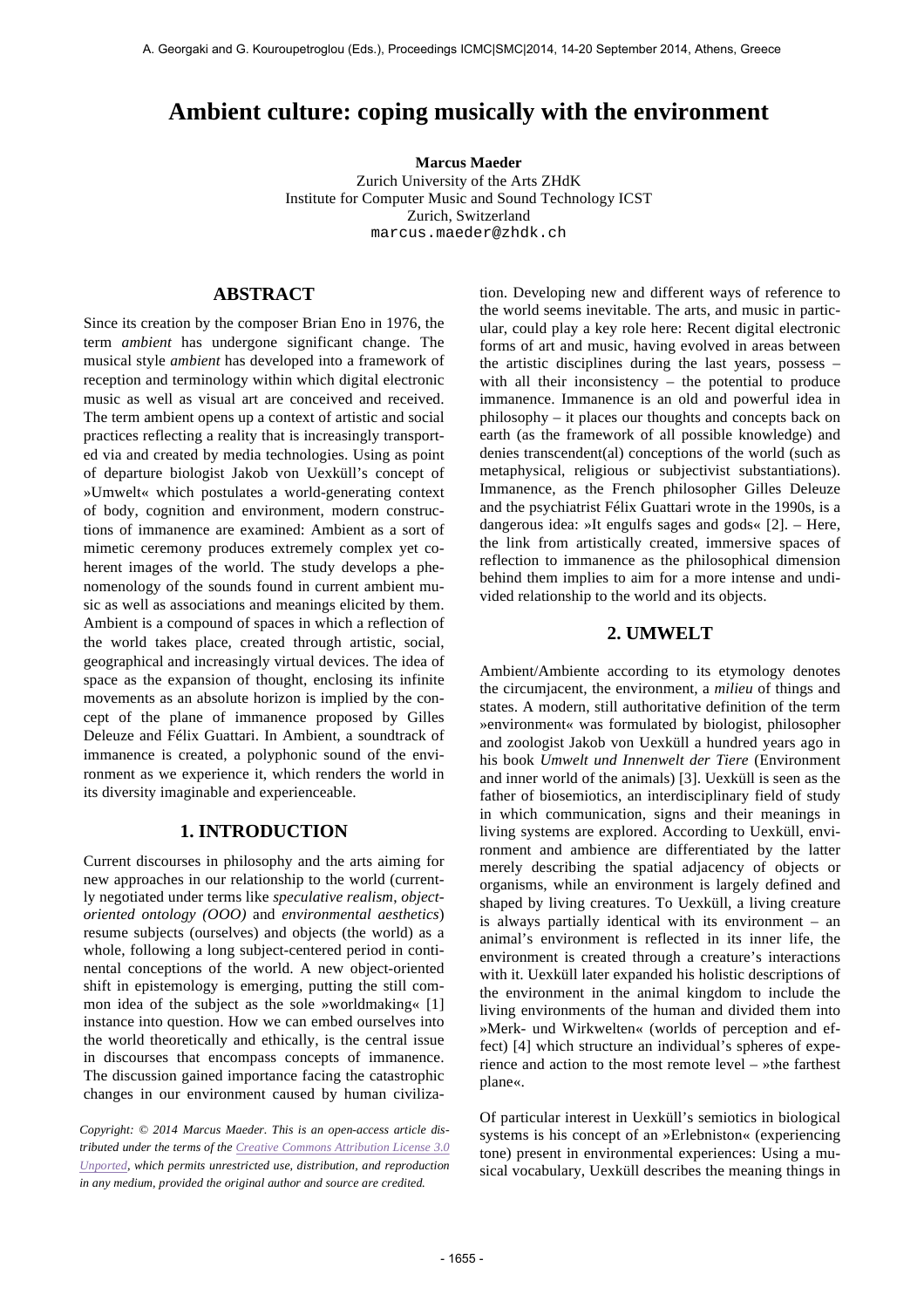our environment take on when we interact with them. The meaning they take on has a »tone« of its own corresponding to the nature of the relationship we establish with things. A group of tones thus becomes a melody, representing the interaction of subject and »Umwelt«:



**Figure 1**. »Everything that falls under the spell of an Umwelt (subjective universe) is altered and reshaped until it becomes a useful meaning-carrier [5]«.

It is sounds and the simultaneous cognitive categorization of their meanings that make the environment recognizable. In cognitive sciences and artificial intelligence, the term *embodiment* is used to describe reception and consciousness, thus the constitution of intelligence, as an interaction of body and environment. Mental processes and representations are constituted by the history of interactions of body and environment. The world-creating relationship of body, cognition and environment is of great importance for an analysis of the interrelations of body, sound, world and meaning: Ambient experiences are immersion experiences made in symbolic settings rich with signs. These settings aim to achieve immanence: to live (with)in the world, to be a comprehending part of it, to be able to cope with it by correctly interpreting its signs. This goal was affirmed by Marshall McLuhan as early as in the sixties of the twentieth century: »The aspiration of our time for wholeness, empathy and depth of awareness is a natural adjunct of electric technology« [6]. More recent studies in evolutionary music psychology and biomusicology have shown that from the earliest times, man has strived for immanence through means and significances of music [7].

# **3. MIMETICAL CEREMONIES**

In its origins, music can be seen as the adaption of human communication to life in larger social groups. There exist several theories about the early origins of music, it has been hypothesized that music evolved from language and that music is its emotional amplification, or that, conversely, language evolved from singing, the musical gesture, or that language and music were predated by another nonverbal form of communication. We do know for sure, however, that music is at least as old as modern man. From the perspective of evolutionary biology and evolutionary cognitive sciences in particular, music plays an important role in sexual courtship and parental care, it increases coordination, solidarity and cooperation in social groups and enhances the chances of survival through mimetical practices. To this day, music retains many of these attributes.

Of eminent importance for these considerations is the (musical) relationship between subject and environment: The environment had in pre-historical times already been conjured through analogy, mimesis and aesthetical means in order to be able to understand and cope with it in the framework of an immersive setup. This is witnessed by early cave paintings that are mostly found in spots that also have good acoustics. There is good evidence that people aimed to achieve a high degree of immersion, to amplify their »Umwelt« by audio-visual means. Hanns-Werner Heister calls such acts »mimetical ceremonies« [8], a term coined by Georg Knepler [9]:



**Figure 2.** *Pour Your Body Out (7354 Cubic Meters),* an audiovisual installation by Swiss artist Pippilotti Rist at MoMA New York, 2009.

Mimetical ceremonies are a central theme in human efforts to achieve immersion and immanence from the rituals of early tribal cultures – where sound often played a central role, as experience spaces of many historical cultures or so-called »indigenious peoples« are structured acoustically [10] – to present-day music cultures. Presentday ambient culture and digital electronic music<sup>1</sup> show certain analogies to imitating a bird's song through whistling as well as using a rattle to simulate the sound of rain that is to be conjured up in the remote and more recent past: Ambient culture and music can be seen as a celebration of the adoption of the reality which engulfs us, as a modern mimetical hunting charm creating a multisensory ideal reality far from everyday life, existent where electronic/digital music is performed and medial spaces are put into scene, where sequences and patterns of medial functions and medial actions are »incorporated«, meaning they become part of the embodied knowledge of the participants of the ceremony. Ambient and digital electronic music in a transritual way create immanence in a highly technological and fragmented world; they embed us in electricity, communication streams and medial imagery of the world.

l

<sup>1</sup> The Prix Ars Electronica commitee describes »Digital Music« as the making of electronic music and sound art through digital means. The category was formerly known as »Computer Music«. My construction »digital electronic music« aims to include all other genres of today's electronic music into one term.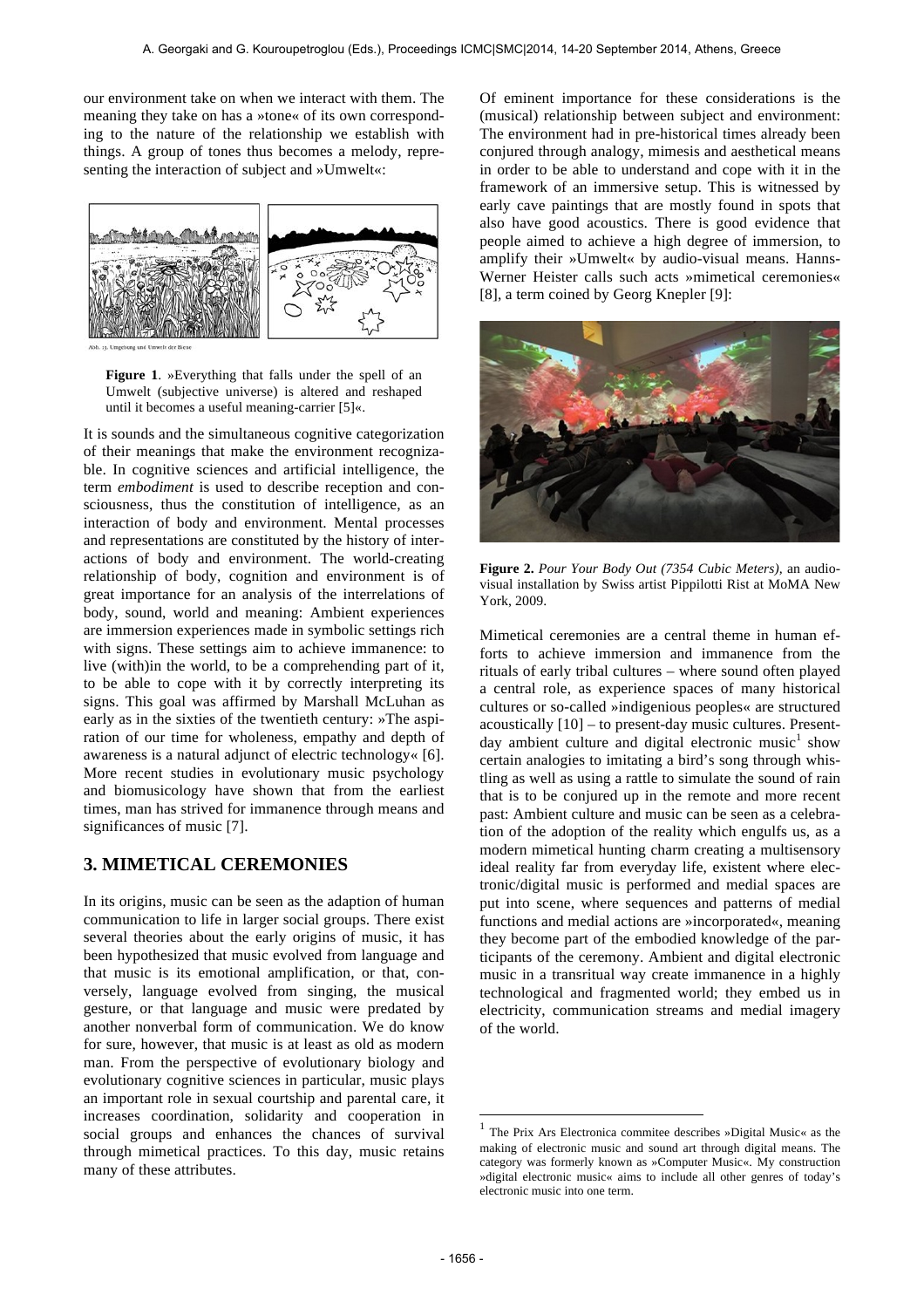#### **4. THE AESTHETICS OF AMBIENT MUSIC**

In order to describe present-day ambient music, one must point out the marked change that »ambient« has undergone since the term was coined by musician Brian Eno in 1976. Ambient as a musical style has evolved into a set of reception modes and terminologies within which electronic/digital music as well as visual arts are conceived and perceived and where »Umwelt« is being reflected. Nowadays, the works conceived within the context of ambient culture are quite different in several respects from the original form of ambient music close to pop culture, the rather esoteric »cosmic music« of the 1970s [11]. In the past few years, ambient art and music presentations have occasionally been classified with terms such as *environmental art* [12] or *ambient poetics* [13]. Several musical forms have evolved that are closer to concepts within the visual arts than pop or orchestral music. Marcus Kleiner called such forms »media music« [14]. If one speaks of media music in the context of ambient, technologies and communication forms hitherto not used in music are involved in the making and contextualization of music: medial artifacts and fragments; design elements, network technology, scientific figures and so on. Thus, the term media music not only denominates the medial, substantial and aesthetical polyphony inherent in ambient, but also technological innovations in music production that have turned media technologies into music technologies (above all, the computer).



**Figure 3.** *Biosphere* (Geir Jenssen) live at State-X New Forms, Paard van Troje, Den Haag, 2013. Photo: Stephan C. Kaffa

The fact that ambient has its roots in musical modernity, particularly in »classical« electronic music in the  $20<sup>th</sup>$ century is common knowledge not only with electronic musicians. It is therefore not necessary to relate the development of electronic music since there exists plenty of literature on the subject [15]. More illuminating with respect to sound, meaning and environment would be a description of the sounds and sound structures, the sound techniques, as well as their meanings. In her book on Erik Satie, Grete Wehmeyer refers to these meanings as »association field of musical formulations« [16]: The following paragraphs try to describe the most characteristic musical techniques, the sounds and their connotations in ambient music.

#### **4.1 White Noise**

Among the omnipresent elements in the »association field« of ambient music is white noise. On one hand it is the paradigmatic sound of a society enveloped by technological and medial cacophonies. On the other hand, our sensual reception, Uexküll's »farthest plane«, relies on white noise which as a kind of conceptual skin separates the unperceivable from the perceivable. All statements on white noise can only be statistical and theoretical. White noise means the moment in which signs cannot any more be individually recognized and interpreted, where they dissolve in the multitude, randomness or remoteness of their appearance. White noise is what lies beyond our perception and our comprehension: »However, as an element intentionally integrated into the structures of (pop) music it can serve as a code for producers as well as the audience, it becomes meaningful nonsense which stands for the perception of an unclear, confusing environment. White noise is, however, not experienced in a negative way or as irritating, it symbolizes a hyper complex environment in which the abundance of sensations does not seem frightening, but is relished by the listener« [17], writes Andreas Kissling.

#### **4.2 Clicks & Cuts**

Media based communication is shaping our living environment. In the process, a vast number of artifacts and fragments are produced through the use of communication technologies. Communication, the flow of image, music and language is cut, interrupted, distorted or changed by transmission errors. There is clicking, stuttering and pulling in the channels, communication streams are segmented into transmission fragments; they form polyvocal rhythms of content transfer. Increasingly, meaning is established through the individual imaginativeness of the recipient and his ability to interpret. A communication of omission and truncation has evolved (one could refer to this as metaphoricity conditioned by communication technology – E-mailing and SMSing can serve as examples). Digital music uses acoustic fragments and distortions as aesthetic means, this practice has since the 1990s been categorized under *Clicks & Cuts.* The expression was introduced by Achim Szepanski who used it for a series of compilations of his music label *Mille Plateaux*. Along with the »cut«, the »click«, the interference, has likewise become part of the new poetics, of many-voiced microscopic sound aesthetics that honor chance. The use of faulty, distorted sounds and medial fragments can be linked to similar strategies in literature, for example William S. Bourrough's »cut-up« technique and in modern arts, Dadaist collages made of newspaper fragments by Kurt Schwitters: Meaning is not anymore created and conveyed exclusively by the artist's hand, but the work's recipient creates context, creates the work through his being involved with his own perception and imagination. Umberto Eco in the 1960s called works of art conceived and functioning in this manner »open works« [18], a term that can also be applied to the structure and experience framework of ambient music.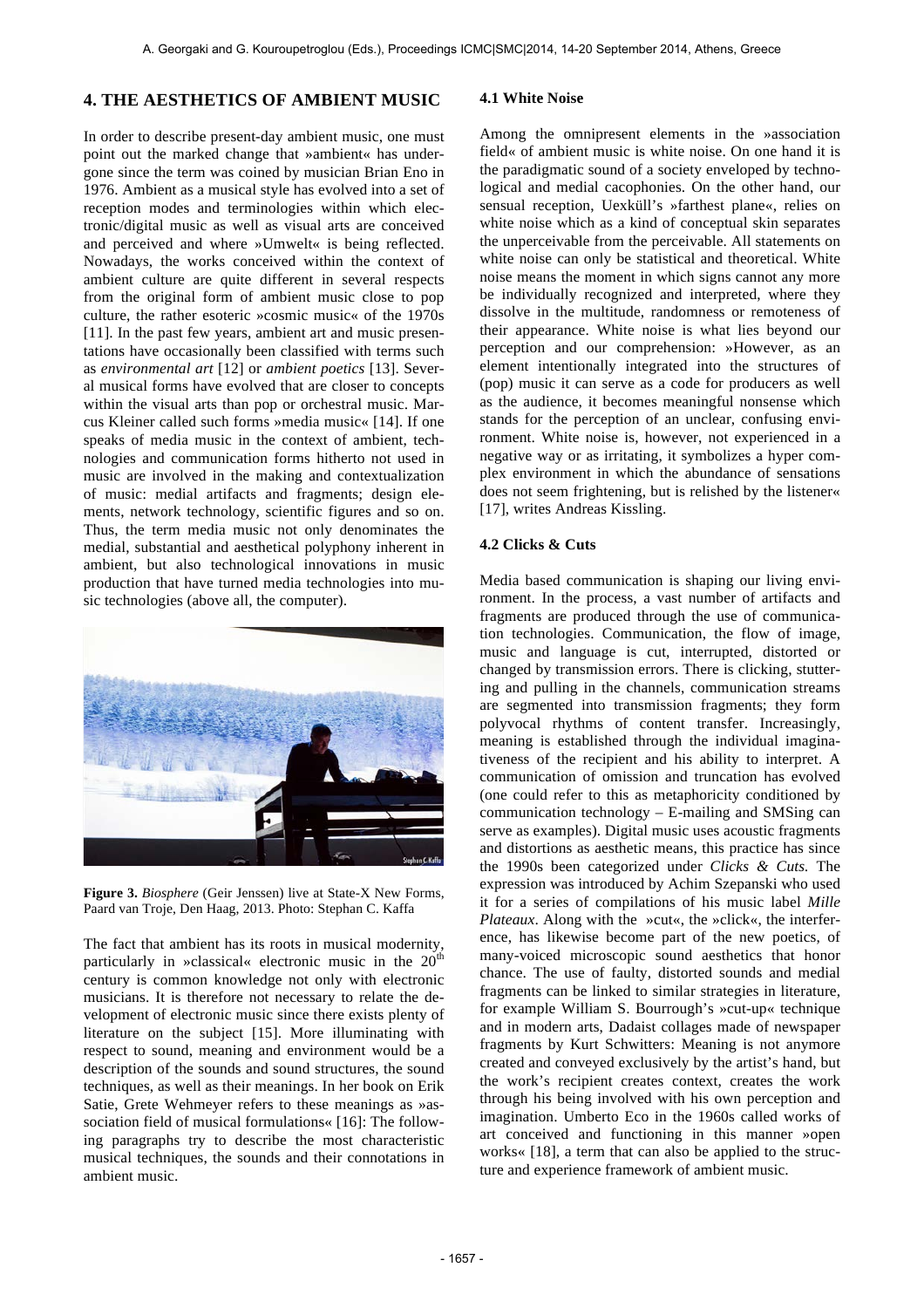#### **4.3 Drones, Patterns, Loops: Musique d'ameublement**

Another element of many ambient works is a kind of constant tone called »drone«. They are mostly found in the lower frequency bands (i. e. the bass), thus their name: It is derived from the drone, the male bee, or rather its humming. Droning is an artistic element of a great number of pieces found in the direct precursor of today's digital electronic music; »Industrial music«, from between the late 1970s and early 1990s. The drone or bordun (French: *bourdon*, Italian: *bordone)* can also be found in European medieval popular music. Every hurdygurdy or bagpipe produces a bourdon, a low tonic or a fifth upon which the following mostly improvised sequences are based. In written European music the bourdon was until modern times almost never used, since it does not so much establish a narrative succession of sounds but rather a kind of sounding state. It can be found in classical Indian music where it is produced on the Tanpura and sounds below the lines of the improvising solo instruments, yielding a specific sound that has been reproduced in many new age and esoteric music productions. Of particular interest with respect to the bourdon is its capability to suspend the listener's sense of time and to give the impression of time standing still. It is arguably this quality that makes the use of bourdon attractive in any sacred or meditative music. In ambient settings, the bourdon creates a sonic background, a »tuned« sound space; it charges the room with a basic energy and thus the room becomes different from everyday spaces or situations, it becomes a quasi-sacred room. Sounds similar to the bourdon can be found in late romantic and impressionist music from the  $19<sup>th</sup>$  century, however, the concepts differ greatly: While Richard Wagner used his »unendliche Melodie« to give momentum to a musical tale and bring it to a climax, the younger composers Claude Debussy and Erik Satie were creating »mood music« incorporating sounds without any narrative direction intended to create or evoke a certain mood. Debussy and Satie were fascinated by an Indonesian gamelan orchestra that was performing at the 1889 world exposition. The music it was playing used repetitive patterns that created a constant musical flow. Inspired by this, Satie would experiment with sequencing of musical elements, as with building blocks. Satie in 1920 publicly performed his experiment playing *musique d'ameublement* with Darius Milhaud in a performance at Galerie Barbazange in Paris: Such utility music, functional music, a »tapis sonnant« that succumbs to social activities was not a new thing. For example, chamber music would originally provide the background for aristocratic card games. Satie and Milhaud, however, at the said performance devised a prototypical recipe for ambient music: The musicians were placed in the room in such a way that »the music seemed to be coming from all sides« [19], and they played ritornelli<sup>2</sup> – repeated se-

 $\overline{a}$ 

quences from pieces by Ambroise Thomas and Saint-Saëns. This was not only a modern, but actually a postmodern concept: to use musical loops, i.e. samples of existing music, to create an ambient atmosphere; the public, however, did not understand and the experiment failed.

Repeated sound patterns tend to create a contemplative mood in a musical situation: Satie was inspired by the orational tone he found in Gregorian chant. Loops are akin to the many repetitions in litanies and prayers – the repetition of sound sequences can have an intensifying function and elicit ecstatic states of mind. But loops also generate and transport knowledge; sound sequences and what is associated with them are internalized through repetition. Furthermore, the loop has become a mimesis of mass production in the industrial technological age. Its association field includes machines that produce an unlimited number of artifacts; they produce loops of products and sounds. Technical reproduction has been exerting direct influence on sound and structure in music as well as in the arts in general. In the early  $20<sup>th</sup>$  century this was achieved by mechanical means (wax cylinders and records), then magnetically (the tape without which there would have been no *musique concrète*) and today digitally through »copy and paste«.

#### **4.4 Field Recordings**

Field recordings, recordings of our living environment were not only used in *musique concrète* but can be found in a lot of recent ambient, and digital electronic music. Over the course of the history of photography and film, a huge set of theories has evolved concerning the recorded and reproduced visual image of the world. Only about half as many studies in the field of media theory or semantics are dedicated to sound recordings as an appendix of film recording. There are studies that deal with semantic aspects of environmental sounds in acoustic ecology – moreover there have been studies in ethnology, bioacoustics and more recently in geography [20].

A lot can certainly be said about sound recording from the perspective of film theory taking into account that similar cognitive fields of association are activated through seeing and hearing [21]. Some of Walter Benjamin's thoughts on film apply to sound recordings in particular: »The characteristics of film lie not only in the way in which man handles the filming device, but in the way in which he uses it to depict his environment. (…) Film has indeed enriched our perceptive world with methods that can be illustrated by referring to those of Freud's theory. (…) It has isolated and rendered analyzable things that before swam unrecognized in the broad stream of what we perceive. Film has led to a comparable deepening of apperception in the area of visual, and now also acoustic, perception« [22].

Sound recordings deepen the acoustic perception and our grasp of our environment; they expand our knowledge of it and allow access to the documentation of its phenomena from everywhere. Frank Hartmann wrote in his book

<sup>2</sup> The ritornello is well-known from baroque music: It is the part of a rondo that in the course of a piece return several times like a refrain. To Gilles Deleuze and Félix Guattari, the ritornello in an expanded conceptual sense is a soundtrack, a melody, an acoustical signature marking a certain territory in nature.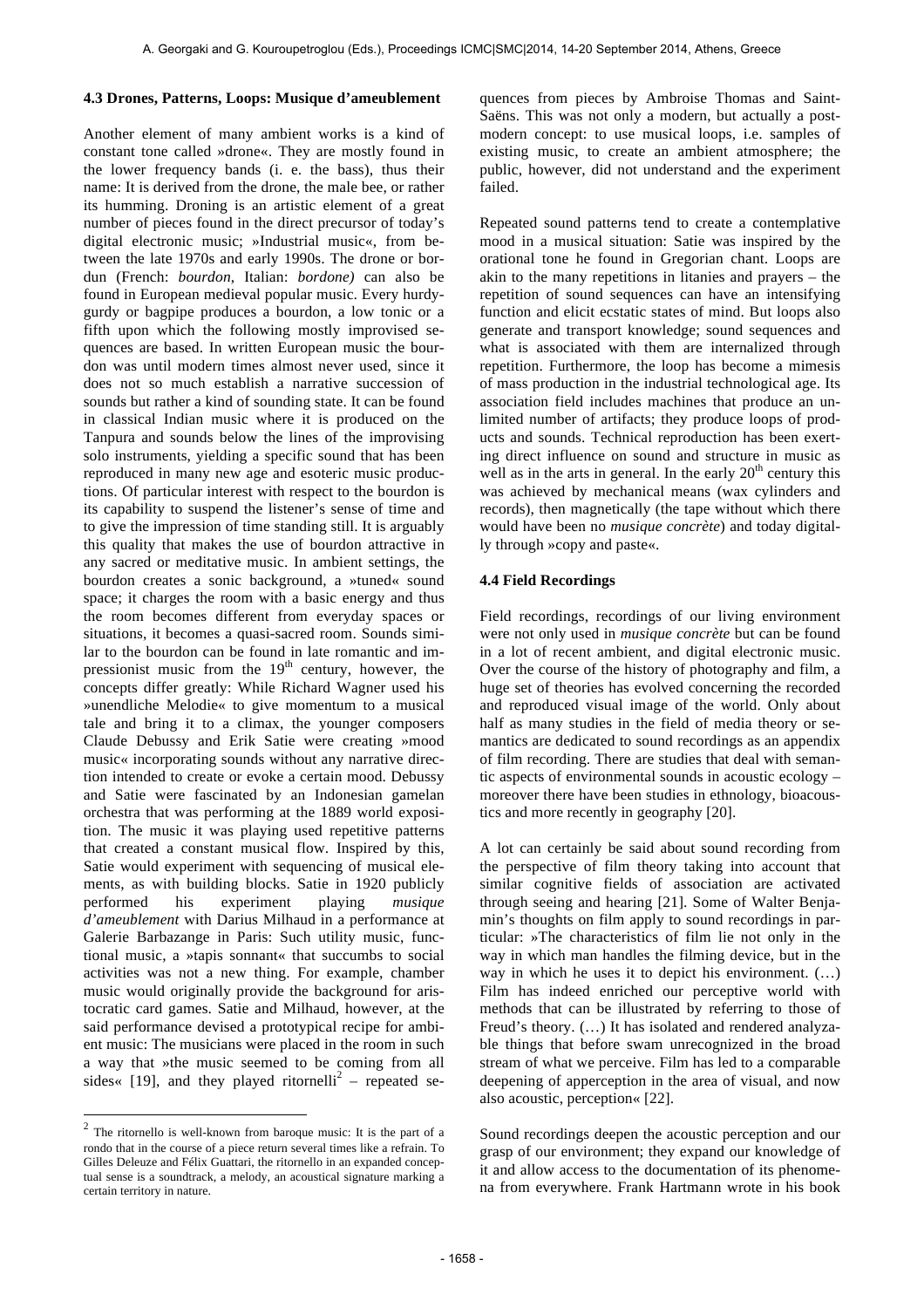*soundcultures:* »Media in their advanced state of development do not only make reference to the »world« in order to represent it, but new things are created and reality is perceived differently. Computerized media in particular overcome the strict separation of nature and art, they create information aesthetics that do not need the real referential background of a perceivable reality« [23].

# **5. AMBIENT SPACES**

Ambient also denotes a physical spatial situation, an installation, a place where ambient situations can be created. To the techno generation such settings are known from the chill-out rooms of the 1990s where ravers would relax after the exertion on the dance floor, listen to relaxing music without beat and occasionally consume drugs. In no time, these chill-out rooms developed into listening rooms, spaces for sound art, since ambient DJs would often play new, hitherto unheard sounds, sounds that soon did not merely create a contemplative atmosphere, but astonish the public and start processes of imagination and immersion. As opposed to the concert hall, music in these spaces is played in the background, non-centrically and omni-directionally. It is an artificial acoustic environment and on a perceptive level merges with conversations, projection of images, lighting and so on. A typical ambient situation:



**Figure 4.** The author in concert at »Club Transmediale«, Berlin, 2004.

Although the artist can be identified as a sort of master of ceremonies operating technical devices, he is not in the center of things, he is part of a situation, part of the equipment, a kind of musical furniture – and this somehow shows in the faces of the public: there are intense mental processes happening in which impressions are concentrated and associations aroused, imagination is triggered. One listens, watches, reflects, and communicates. Physical space, social space, media space, they all create an immersive framework for reception – space in a general sense is an essential element in any ambient setting. Space turns into an artistically conceived repository of a milieu of artistic communication, within the performed music through simulated space as in echo or surround rendering, within the image through threedimensional representations of space. Through the integration of the virtual, ambient situations become a combination of real and virtual experiences of space. One could say that ambient fulfills an old desire of the surrealists. André Breton wrote in his first surrealist manifesto in 1924: »I believe in the future resolution of these two states, dream and reality, which are seemingly so contradictory, into a kind of absolute reality, a surreality, if one may so speak« [24]. This quote thus describes contemporary ambient situations created or completed through virtual means of media technology. These are not only made up of spatial/technological simulations, but are conceived artistically, which means that fictitious, invented – possible – elements are part of an immersive experience. The »real« world is expanded to include the possible, the sketch becomes part of a reality imitated through means of media technology. In this way, space and imagination create an emergence that describes our »Umwelt« in a new way.

### **6. IMMANENCE**

The path of the thoughts laid out here finally lead us from immersion to its philosophical dimension, immanence. As a situative point of departure, immersion not only describes the degrees of a virtual environment's real perceptibility, but as emergence of a mimetical ceremony, an ambient situation brings forward a comprehensive perception of the world. The immersive mimetical ceremony through analogy puts our perception into context with the world, even though such a ceremony is enacted by separating it from the world. The »celebrated« soundscapes of the world as we experience it, created and performed through media technology aim to convey immanence; a soundtrack of immanence is created, a polyphonic sound of our environment as we experience it, which allows us to experience and imagine our environment in all its diversity. In ambient our time that is strongly marked by technology is being explored and brought to bear fruit aesthetically. Artistic vocabularies operating within it are developed that seem to correspond to a new type of philosophy – a media-related reflection creating meaning and terminology, which sonically and visually formulates and analyses. Imagination, thinking and artistic expression turn into acting in and dealing with the world.

Immanence defines the expansion and relations of thinking as inner-worldly. In the term's long history, a lot of very different concepts of »being one with the world« can be found. As a metaphysical as well as an epistemological concept its history goes back as far as to the stoicists; mostly it is used in the discussion of substance or as dialectical counterpart to transcendence, as well as transcendental/Kantian conceptions of knowledge. In modern times epistemological aspects became more important, as with Deleuze/Guattari in their outline of the *plane of immanence* as part of their »geophilosophy«, a concept of thought within a non-transcendent(al) reflection of the world. The plane of immanence here is the basis of thought, »which would be like the earth, neither moving nor standing still«, since »thinking takes place in the